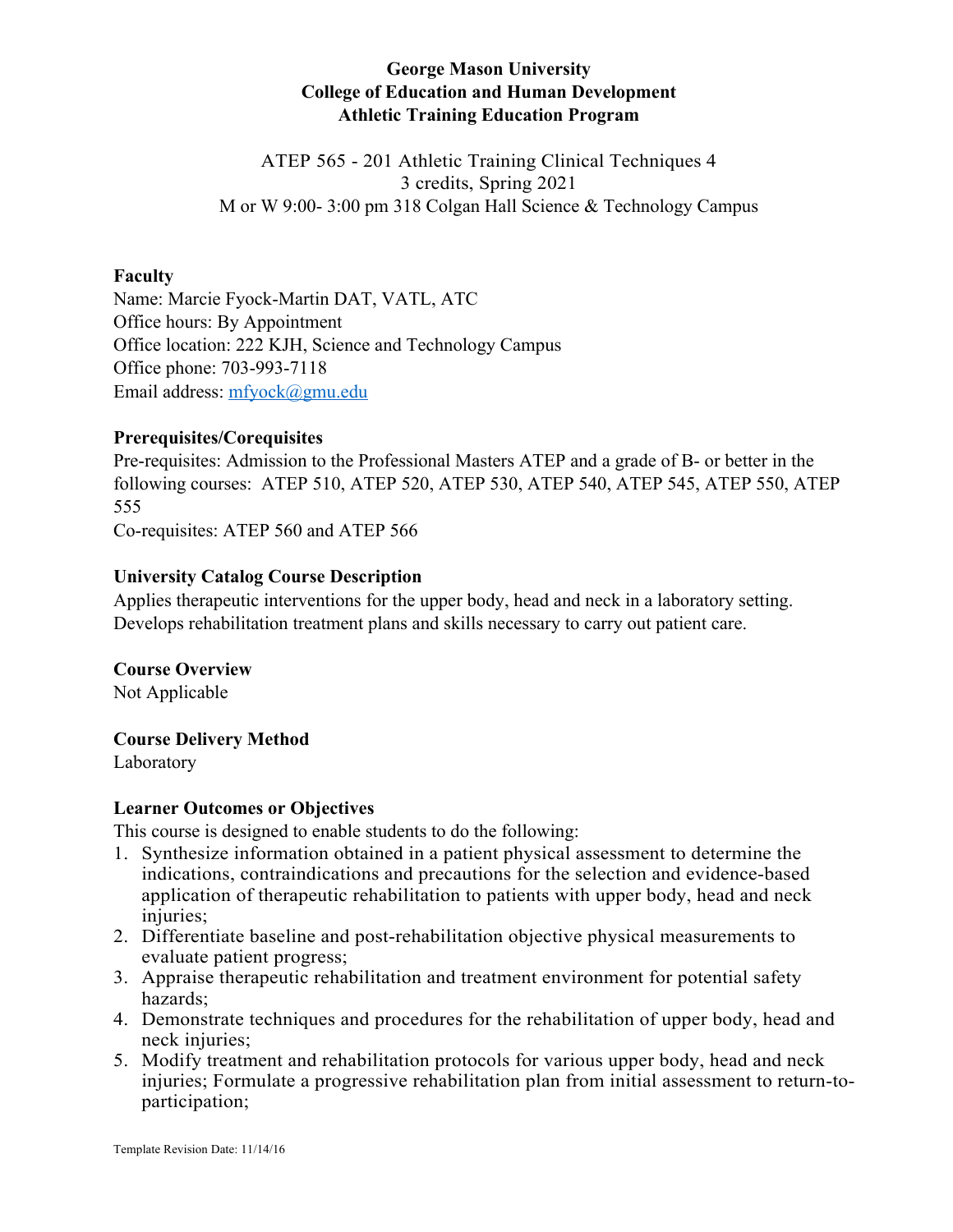- 6. Employ appropriate clinical therapeutic rehabilitation techniques, exercises, and equipment;
- 7. Adapt appropriate clinical therapeutic rehabilitation techniques, exercises, and equipment according to patient physiological and psychological response;
- 8. Compile functional testing procedures and appraise information to determine appropriate return-to-participation;
- 9. Employ proper medical documentation procedures;
- 10.Create lines of communication to elicit and convey information about the patient's status and the prescribed rehabilitation protocol(s); and,
- 11. Facilitate patient confidentiality.

### **Professional Standards**

Upon completion of this course, students will have met the following professional standards: The course meets Commission on Accreditation of Athletic Training Education (CAATE) competencies and proficiencies in one or more of the following content areas: clinical examination and diagnosis, and therapeutic interventions.

# **Required Texts**

- 1. Prentice, W. (2015). *Rehabilitation Techniques for Sports Medicine and Athletic Training.*   $(6<sup>th</sup>$  ed.). Slack Incorporated.
- 2. Draper, D. (2021) Therapeutic Modalities-The Art and Science 3<sup>rd</sup> ed. Philadelphia, PA: Wolters Kluwer.
- 3. Additional readings as assigned via Blackboard.

# **Course Performance Evaluation**

Students are expected to submit all assignments on time in the manner outlined by the instructor (e.g., Blackboard, Tk20, hard copy). Students will be evaluated on content standards (knowledge gained) and psychomotor competency performance (demonstration of the skill content). Content standards and psychomotor skills will be assessed via practical skill demonstrations (Competency Evaluations) and a comprehensive practical examination. Class participation will be assessed through completion of daily class activities.

# • **Assignments and/or Examinations**

# **Current Rehabilitation Philosophy**

Students will articulate their current rehabilitation philosophy. This will include current theories and evidence that guide clinical practice, philosophies of patient care, and explanation of your decision-making process.

### **Competency Assessments**

Performance will be assessed through completion of cognitive and psychomotor competency examinations.

### **Comprehensive Practical Examination**

One comprehensive practical examination will be administered. The examination will require a demonstration of content knowledge and psychomotor skill gained throughout the entire semester.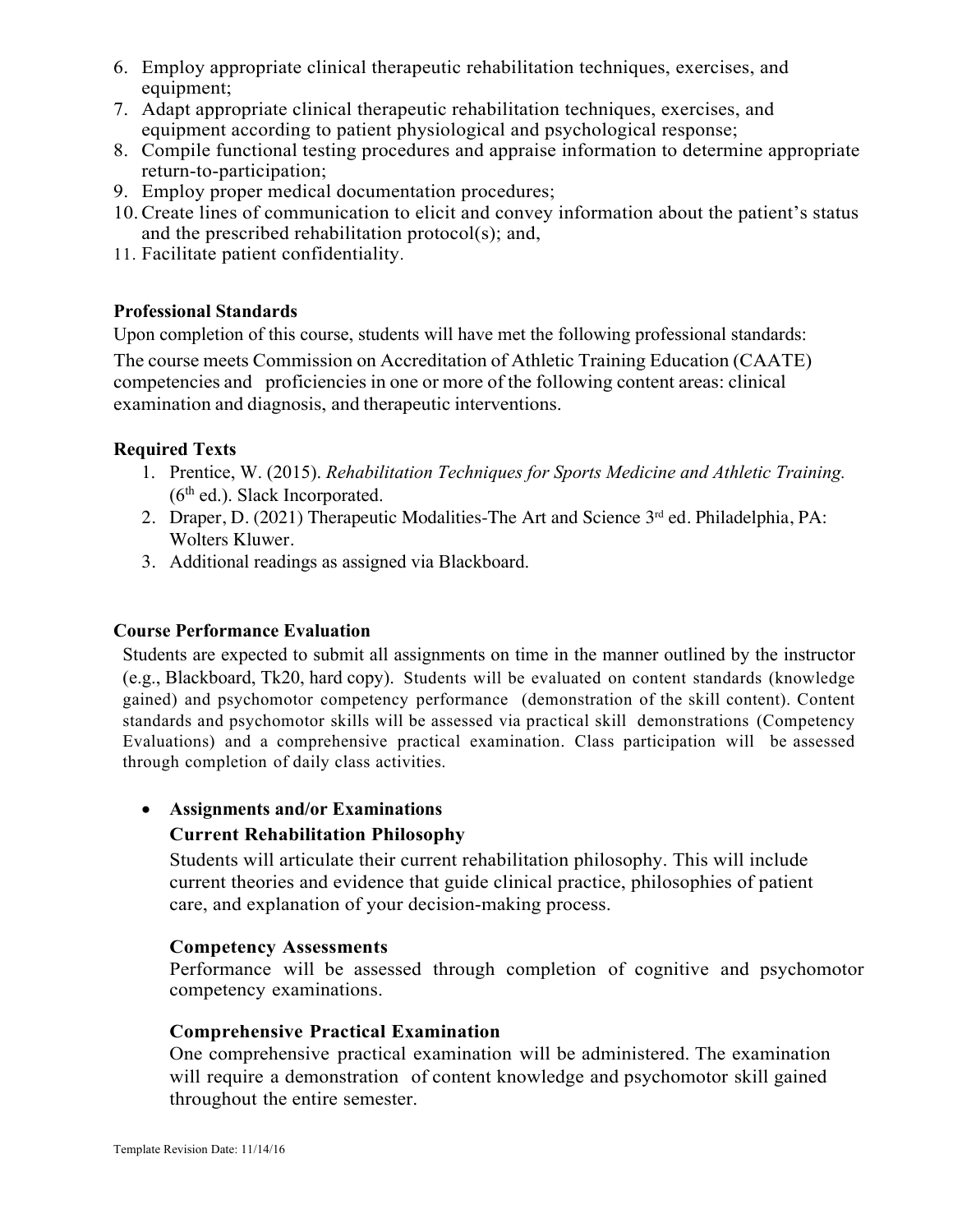### **Patient Oriented Outcome Assignment**

In groups of 2, you and a partner will be responsible for presenting a brief overview of POEMs that are most appropriate for the assigned body region. Further description and grade details will be provided on Blackboard.

### • **Other Requirements Professionalism**

Students are expected to exhibit professional behaviors and dispositions at all times. It is critical that each student conduct himself/herself in an appropriate manner and decorum fitting of a health care provider. Making light of injuries, conditions, or illnesses or any action that is not respectful to the class, instructor, or patient study will not be tolerated. Submission of documents or assignments should not include personal information and should comply with Health Insurance Portability & Accountability Act (HIPAA) regulations.

*Communication* – When communicating with the instructor and classmates, either face-toface or via email, students should address the other person appropriately, use appropriate language and maintain a civil demeanor.

*Responsibility/Accountability/ Honesty/Integrity*– Professionals take responsibility for their actions and are accountable. This can occur at multiple levels but generally consists of being on time, completing assignments on time, submitting work that is of the appropriate quality, honoring commitments and owning up to mistakes. Students are expected to interact with the instructor and classmates in appropriate, respectful and civil behaviors. Professionals keep their word when committing to something and act in an ethical and respectful manner. See George Mason University policy for further guidance.

*Professionalism evaluation – Any professionalism violation will be documented by the instructor. Violations will result in a 1-point deduction per episode from the final point total.*

### **Attendance**

Attending, being on time for class, active participation and respect for peers and instructor are important components of this course. Therefore, students will lose credit for not attending and contributing to the class. *An unexcused absence will result in a point reduction of the student's final grade. Each late arrival will result in 1 point reduction of the student's final grade.* If a student arrives more than 20 minutes after the beginning of class, it will be recorded as an unexcused absent even if the student attends the class. Excused absences include the following: illness (must bring a receipt or note from a doctor), family death, athletic/academic event (contact instructor in advance), and others at the discretion of the instructor. For known upcoming absences, students must contact the instructor at least one week in advance to the missed class to make up work. In the case of illness or some other unforeseen absence, the student must contact the instructor before the course meeting via e-mail. At the next attended class meeting the student will discuss material that is to be completed. *Students will have one week from the excused absence to complete any missed*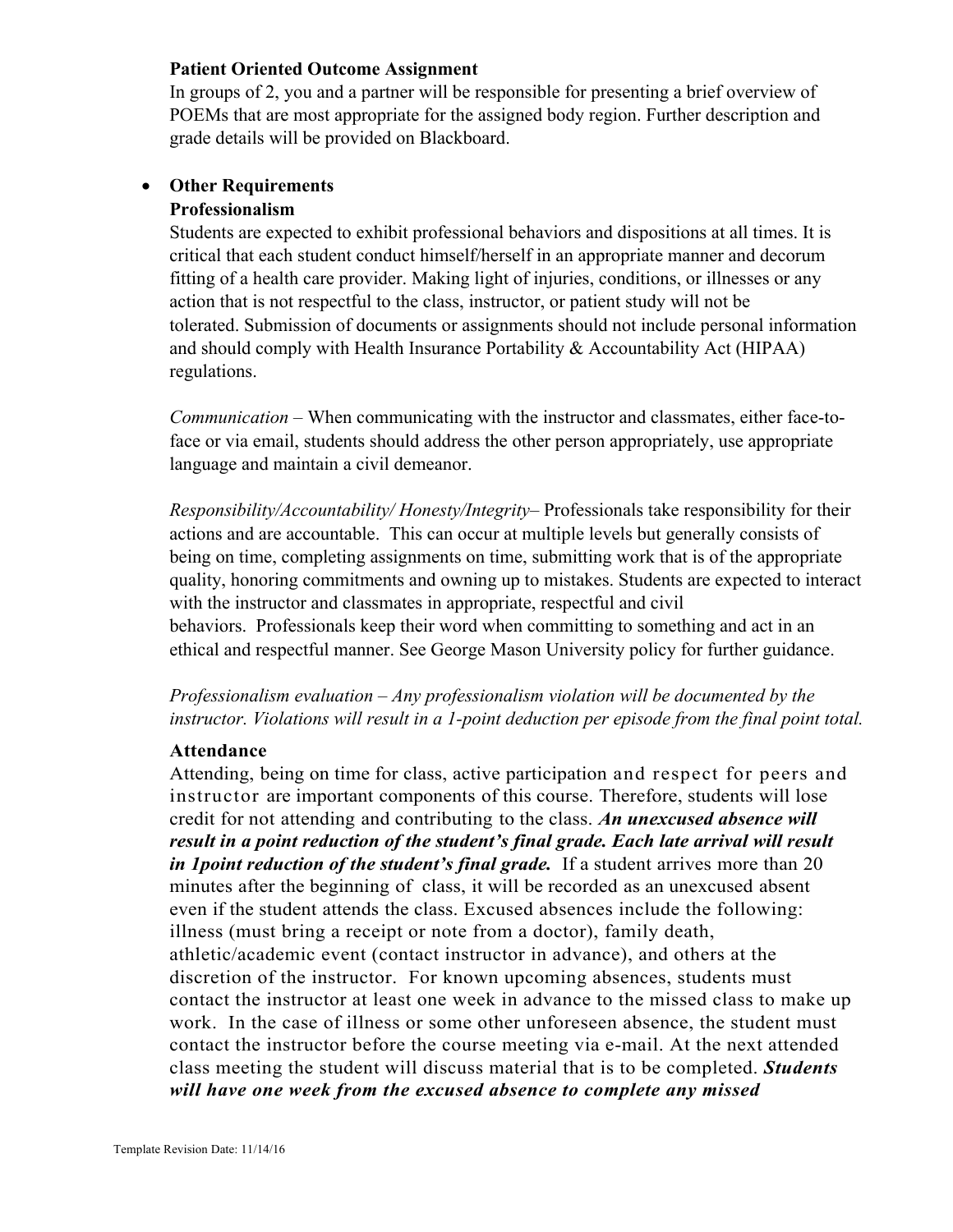*assignments.* It is the student's obligation to pursue any make-up work. Attendance will be recorded at the beginning of class.

### • **Grading**

# **Course Grading Scale**

| <b>ASSESSMENT</b>           | <b>NUMBER</b> | % of Total Grade |
|-----------------------------|---------------|------------------|
| Class Participation &       |               | 10               |
| Professionalism             |               |                  |
| <b>Practical Competency</b> |               | 40               |
| <b>POEM</b> Assignment      |               | 10               |
| Rehabilitation              |               |                  |
| Philosophy                  |               |                  |
| Comprehensive               |               | 30               |
| <b>Practical Exam</b>       |               |                  |
| <b>TOTAL</b>                |               | 100%             |

### **Grading Scale**

The student's final letter grade will be earned based on the following scale:

| Grade     | Percentage   |
|-----------|--------------|
| A         | $94 - 100\%$ |
| $A -$     | $90 - 93\%$  |
| $B+$      | $88 - 89\%$  |
| B         | $84 - 87%$   |
| В-        | $80 - 83\%$  |
| $\subset$ | $70 - 79%$   |
| F         | $0 - 69\%$   |

# **\* Although a B- is a satisfactory grade for a course, students must maintain a 3.00 average in their degree program and present a 3.00 GPA on the courses listed on the graduation application.**

Every attempt will be made to grade and return assignments in a timely manner to provide students with constructive feedback. To provide students the opportunity to fully assess the feedback provided on graded assignments, the professor will be happy to answer any questions at the next class period following the return of the assignments or during the professor's office hours. The professor acknowledges the passion with regards to grades, but unprofessional and uncivil behavior either in person or through other modes of communication will not be tolerated.

### **Name**

Your name MUST be on your papers when you turn them in. Failure to put your name will result in a 0 for the assignment.

### **Make Up Work**

Students who are absent or who arrive late without an official university or a medical doctor's excuse will not be permitted to participate in the class activities for credit the day of the absence or tardy event. There will be no make-up quizzes or exams unless an excused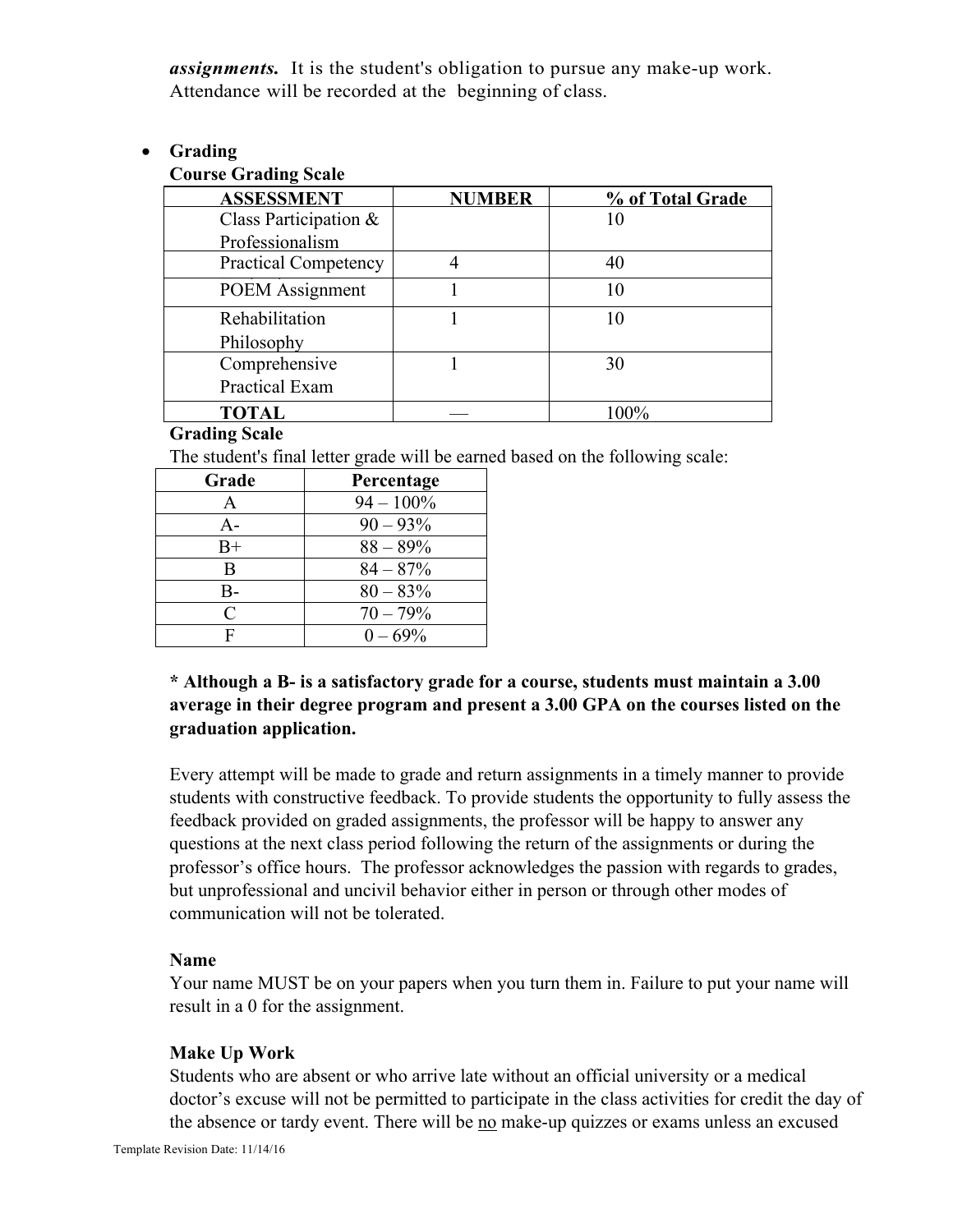absence has been warranted. Students who miss an examination, quiz or other class activity because of an excused absence must complete the assignment *within a week of the excused absence*. It is the student's obligation to pursue any make-up work.

### **Late Assignments**

All work is due at the beginning of class time on the indicated day. **NO LATE WORK WILL BE ACCEPTED AND WILL RESULT IN A 0 GRADE!!!**

# **Professional Dispositions**

Students are expected to exhibit professional behaviors and dispositions at all times. https://cehd.gmu.edu/students/polices-procedures/

**Class Schedule**

| <b>Focus/Week/Date</b>                            |                        |                    | <b>Focus</b>                                                                                           | <b>Due</b>                                                                                                |
|---------------------------------------------------|------------------------|--------------------|--------------------------------------------------------------------------------------------------------|-----------------------------------------------------------------------------------------------------------|
| <b>Lower Extremity Rehab</b><br><b>Techniques</b> | Week<br>$\mathbf{1}$   | March 15           | Groin Hip Thigh<br>Read: Chapter 20<br><b>Associated Articles</b><br>Watch: Lecture series             | Quiz due March 18 @<br>$10:30$ am                                                                         |
|                                                   |                        | March 18           | <b>Virtual Synchronous Meeting - 10:30</b><br>am to Noon                                               | Thursday 3-18-21                                                                                          |
|                                                   |                        | <b>March 15/17</b> | <b>In-Person - Assigned Groups on BB</b>                                                               |                                                                                                           |
| <b>Lower Extremity Rehab</b><br><b>Techniques</b> | Week<br>$\overline{2}$ | March 22           | Spine<br>Read: Chapter 24<br><b>Associated Articles</b><br>Watch: Lecture series                       | <b>Quiz due March 24</b><br>$@10:30$ am                                                                   |
|                                                   |                        | March 25           | Virtual Synchronous Meeting - 10:30<br>am to Noon                                                      | Thursday 3-25-21                                                                                          |
|                                                   |                        | <b>March 22/24</b> | <b>In-Person - Assigned Groups on BB</b>                                                               | Lab Exam #1- Hip,<br>Thigh, Groin                                                                         |
| <b>Upper Extremity Rehab</b><br><b>Techniques</b> | Week<br>3              | March 29           | Finish Spine/Begin Shoulder<br>Read: Chapter 17<br><b>Associated Articles</b><br>Watch: Lecture series | Quiz due March 31@<br>$10:30$ am<br>Exam #1 due April 4<br>$11:59$ pm<br><b>Chapters 20, 24, Articles</b> |
|                                                   |                        | April 1            | Virtual Synchronous Meeting - 10:30<br>am to Noon                                                      | Thursday 4-1-21                                                                                           |
|                                                   |                        | <b>March 29/31</b> | <b>In-Person - Assigned Groups on BB</b>                                                               | Lab Exam #2- Spine                                                                                        |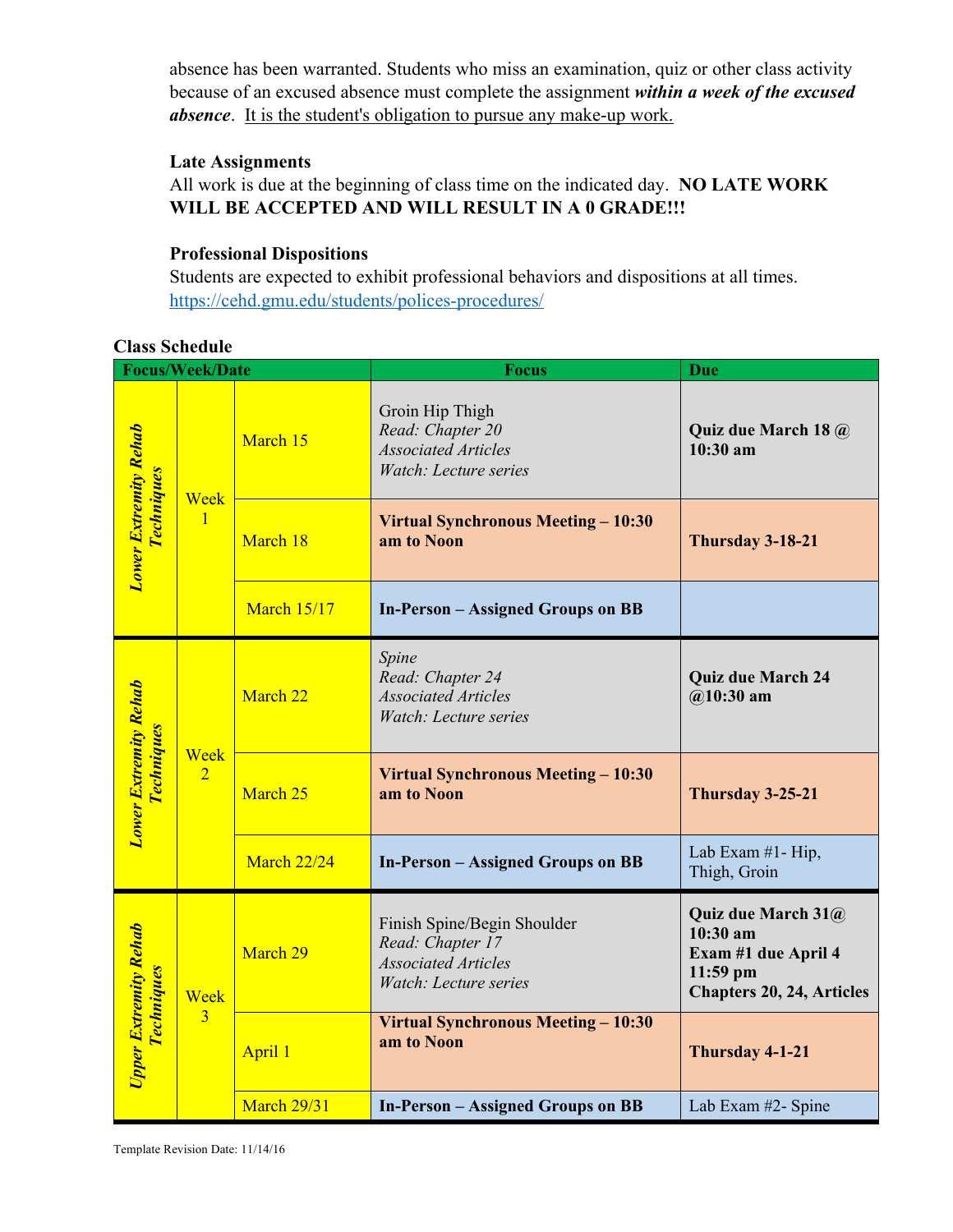| Upper Extremity Rehab<br><b>Techniques</b>                                               | Week<br>$\overline{4}$       | April 5            | Shoulder<br>Read: Chapter 17<br><b>Associated Articles</b><br>Watch: Lecture series | Quiz due April 7 @<br>10:30 am                                                                           |
|------------------------------------------------------------------------------------------|------------------------------|--------------------|-------------------------------------------------------------------------------------|----------------------------------------------------------------------------------------------------------|
|                                                                                          |                              | April 8            | Virtual Synchronous Meeting – 10:30<br>am to Noon                                   | Thursday 4-8-21                                                                                          |
|                                                                                          |                              | April 5/7          | <b>In-Person</b> – Assigned Groups on BB                                            | Lab Exam #3- Shoulder                                                                                    |
| <b>Techniques r Extremity Rehab</b><br><b>Upper Extremity Rehab</b><br><u> Technique</u> | Week<br>$\overline{5}$       | April 12           | Elbow<br>Read: Chapter 18<br><b>Associated Articles</b><br>Watch: Lecture series    | Quiz due April 14@<br>10:30 am<br>Exam #2 due April 18<br>$11:59$ pm<br><b>Chapters 17, 18, Articles</b> |
|                                                                                          |                              | April 15           | Virtual Synchronous Meeting – 10:30<br>am to Noon                                   | Thursday 4-15-21                                                                                         |
|                                                                                          |                              | <b>April 12/14</b> | <b>In-Person - Assigned Groups on BB</b>                                            |                                                                                                          |
| per Extremity Rehab<br><b>Techniques</b><br>$\bar{p}$                                    | Week<br>6                    | April 19           | Wrist Hand Fingers<br>Read: Chapter 19<br><b>Watch: Lecture Series</b>              | <b>Quiz due April 21</b><br>$@10:30$ am                                                                  |
|                                                                                          |                              | April 22           | <b>Virtual Synchronous Meeting - 10:30</b><br>am to Noon                            | Thursday 4-22-21                                                                                         |
|                                                                                          |                              | <b>April 19/22</b> | <b>In-Person - Assigned Groups on BB</b>                                            | Lab Exam #4- Elbow,<br>Wrist, Hand                                                                       |
| Upper Extremity Rehab<br><b>Techniques</b>                                               | Week<br>7                    | April 26           | Post-Concussion<br>Read: Articles<br><b>Watch: Lecture Series</b>                   | <b>Quiz Due April 28</b><br>$@10:30$ am<br>Exam #3 due May 2<br>11:59 pm<br><b>Chapter 19, Articles</b>  |
|                                                                                          |                              | April 29           | Virtual Synchronous Meeting - 10:30<br>am to Noon                                   | Thursday 4-29-21                                                                                         |
|                                                                                          |                              | <b>April 26/28</b> | <b>In-Person - Assigned Groups on BB</b>                                            |                                                                                                          |
| Template Revision Date: 11/14/16                                                         | Final<br><b>Exam</b><br>Week | May 5              | Written Final Exam 9-10:15 AM                                                       | <b>CAT Assignment Due</b><br>$11:59$ pm                                                                  |

Template Revision Date: 11/14/16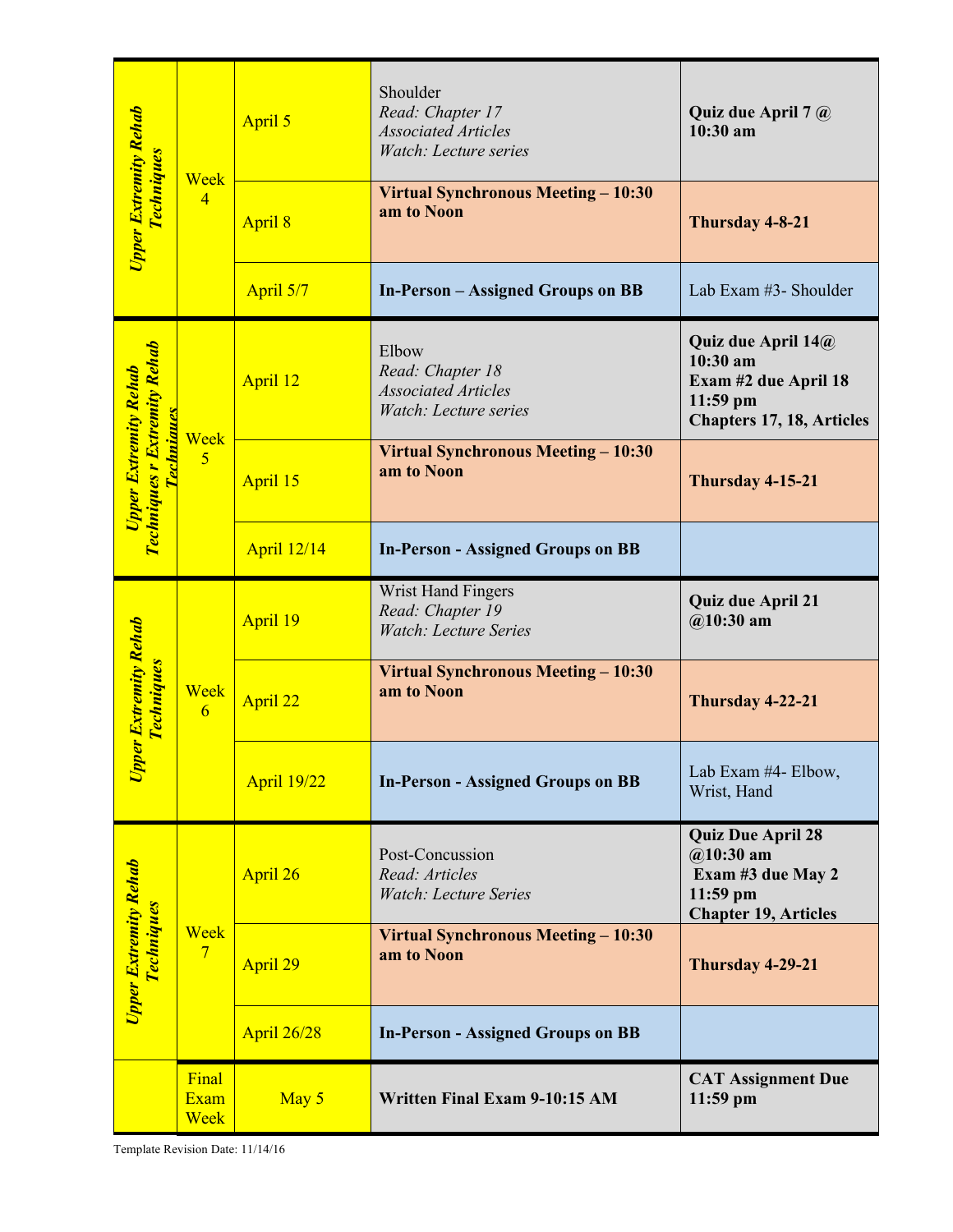|  |  | May 5 | Lab Final Exam 10:30-12 PM Time<br><b>Slots</b> |  |
|--|--|-------|-------------------------------------------------|--|
|--|--|-------|-------------------------------------------------|--|

Note: Faculty reserves the right to alter the schedule as necessary, with notification to students.

### **Core Values Commitment**

The College of Education and Human Development is committed to collaboration, ethical leadership, innovation, research-based practice, and social justice. Students are expected to adhere to these principles: http://cehd.gmu.edu/values/.

### **GMU Policies and Resources for Students**

### *Policies*

- Students must adhere to the guidelines of the Mason Honor Code (seehttps://catalog.gmu.edu/policies/honor-code-system/).
- Students must follow the university policy for Responsible Use of Computing (see http://universitypolicy.gmu.edu/policies/responsible-use-of-computing/).
- Students are responsible for the content of university communications sent to their Mason email account and are required to activate their account and check it regularly. All communication from the university, college, school, and program will be sent to students **solely** through their Mason email account.
- Students with disabilities who seek accommodations in a course must be registered with George Mason University Disability Services. Approved accommodations will begin at the time the written letter from Disability Services is received by the instructor (see http://ods.gmu.edu/).
- Students must follow the university policy stating that all sound emitting devices shall be silenced during class unless otherwise authorized by the instructor.

### *Campus Resources*

- **Support for submission of assignments to Tk20 should be directed to tk20help@gmu.edu or https://cehd.gmu.edu/aero/tk20. Questions or concerns regarding use of Blackboard should be directed to http://coursessupport.gmu.edu/.**
- **For information on student support resources on campus, see https://ctfe.gmu.edu/teaching/student-support-resources-on-campus For additional information on the College of Education and Human Development, please visit our website https://cehd.gmu.edu/students/ .**
	- **Notice of mandatory reporting of sexual assault, interpersonal violence, and stalking:**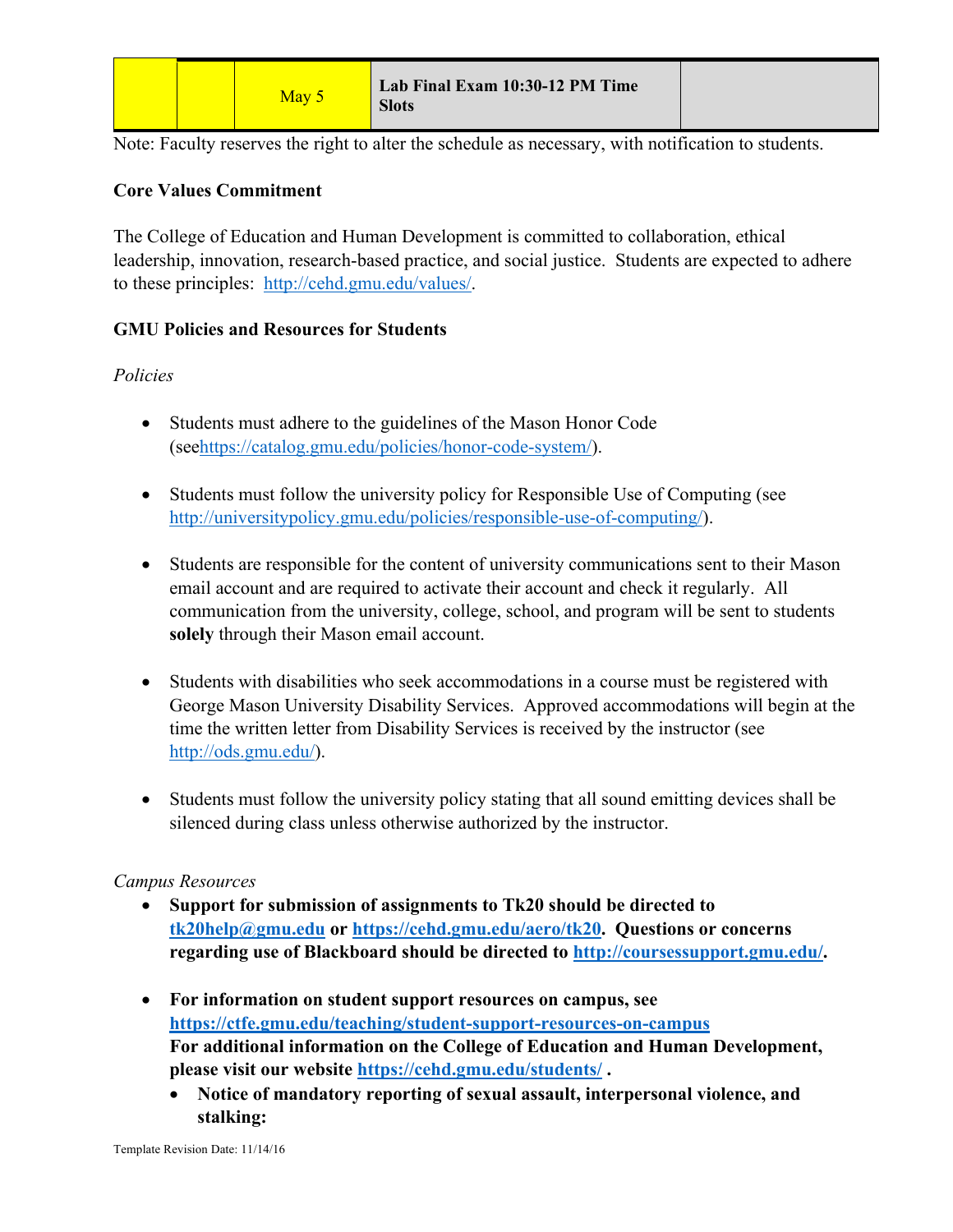**As a faculty member, I am designated as a "Responsible Employee," and must report all disclosures of sexual assault, interpersonal violence, and stalking to Mason's Title IX Coordinator per University Policy 1202. If you wish to speak with someone confidentially, please contact one of Mason's confidential resources, such as Student Support and Advocacy Center (SSAC) at 703-380-1434 or Counseling and Psychological Services (CAPS) at 703-993-2380. You may also seek assistance from Mason's Title IX Coordinator by calling 703-993-8730, or emailing titleix@gmu.edu.**

### **Technology Use During Class**

As per GMU policy, all sound emitting technology is required to be turned off during the class meeting time. Additionally, *no laptop computers*, *smart phones, IPad* will be permitted for use during class time; the exceptions are for use during presentations/projects, and technology deemed as necessary by the Office of Disability Services. Students utilizing various technology devices during class will be asked to leave class and will not be permitted to complete course work or receive any points for assignments that day.

### **E-mail Correspondence**

Only messages that originate from a George Mason University address will be accepted.

Please note that e-mail is a wonderful tool for brief communication of ancillary matters, but is a poor substitute for in-person discussion of detailed matters. Therefore, to make communication more effective, e-mail correspondence from students should be limited to brief clarification of matters related to the class schedule, to receive confirmation of receipt of an assignment, to schedule a meeting, to notify the instructor of problems accessing materials on the course website, or to notify the instructor of an anticipated or unanticipated absence (to be followed by in-person discussion prior to or following the class meeting time). All other communication including clarification of information presented in lecture, questions regarding assignments, questions regarding grades, and all other matters should be addressed with the instructor in-person during office hours or during a scheduled meeting.

As a future health care practitioner, the ability to present yourself and communicate in a professional manner is essential, including the use of e-mail. The following is an appropriate professional format that should be followed for this class, as well as any other instructors/ACIs:

(Beginning salutation) Dear Dr./Mr./Mrs. Last Name

(Text body) I have a question regarding…

(Ending Salutation) Regards/Respectfully/Sincerely,

(Your name) First and Last Name

### **Dress**

During the laboratory section of the course, students will be asked to wear appropriate clothing to expose various body parts for the purposes of practicing the application of emergency medical